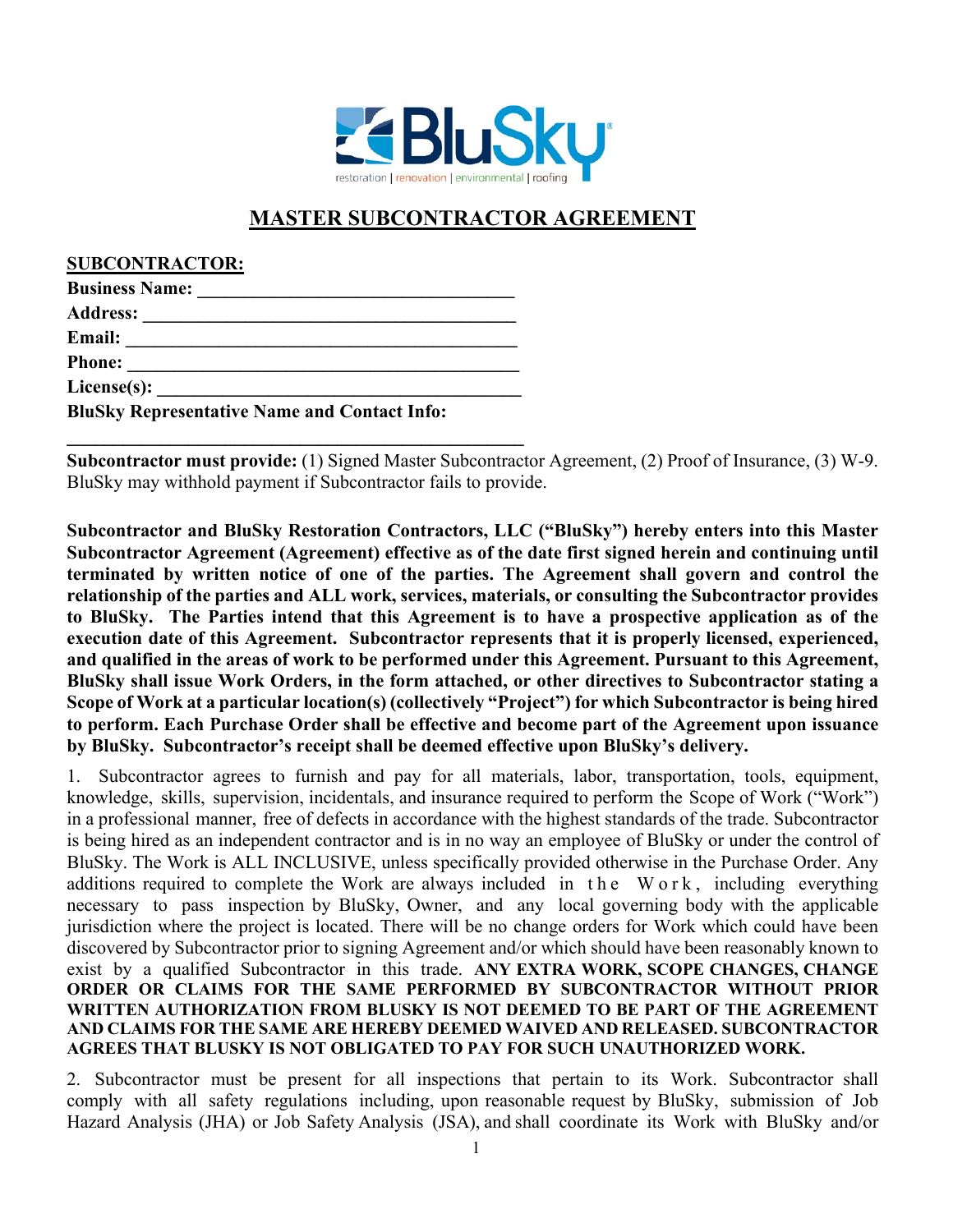other Subcontractors. Subcontractor shall assume all risk and liability for loss or damage to Subcontractor's materials, tools, or equipment. Subcontractor will perform daily site clean-up related to his Work or that of his workers. Subcontractor is responsible for security for its work tools and materials. Subcontractor agrees to indemnify and hold harmless both Owner and BluSky for any claims, directly or indirectly, on account of loss or damage to its Work tools or materials.

**3. Invoicing and Payment:** Subcontractor will submit detailed invoices describing the work for which it requests payment. Upon request by BluSKy, Subcontractor shall submit conditional lien releases in the form attached, for itself and for all of its suppliers and Subcontractors verifying that upon receipt of payment, Subcontractor and all its laborers, materialmen, Sub-Subcontractors, laborers and suppliers, each waive their lien rights to Work and the Project. Subcontractor agrees to indemnify and hold harmless BluSky from any claims to the contrary. BluSky may, in its reasonable discretion, withhold ten percent (10%) retainage on Work. BluSky will release such payment when the project has been completed. For any Work expressly directed and approved by BluSky in writing for which there is not a specified agreed upon cost, BluSky in its reasonable discretion shall determine the appropriate price to be paid, if any, for such Work. In no event will BluSky be liable for costs associated with Work which was not directed and approved, in accordance with the Agreement, by BluSky in writing prior to the commencement of such Work, or for Work which BluSky, in its reasonable discretion, does not find acceptable. **Unless otherwise agreed, Subcontractor invoices that are properly received by BluSky will be paid on a net 30 basis. Invoices will only be approved for Work that is complete at the time of receipt. Subcontractor waives interest on any payment delayed as a result of improperly submitted invoices. Payment by BluSky shall not be deemed acceptance of non-compliant Work nor acceptance or approval of invoicing for items not explicitly set forth in the Agreement. BluSky shall have no obligation to pay for Work performed improperly or for any costs of expenses Subcontractor incurs related to or arising from its improper Work.** 

**4. Performance Time and Liquidated Damages for Delay: Time is of the essence in performance of Work. Upon request, Subcontractor shall provide BluSky with a proposed Schedule acceptable to BluSky, or, in lieu thereof, as directed by BluSky which shall be deemed the Schedule for each Project. Failure to comply with the Schedule constitutes Default.** Subcontractor shall be liable for any damages for delay sustained by BluSky caused by Subcontractor, including but not limited to damages, liquidated or otherwise, for which BluSky is liable to Owner and BluSky's overhead and expenses related to managing and supervising the prime contract Work during such periods of delay. BluSky shall not be liable to Subcontractor for delay to Work for reasons beyond its control. Should Subcontractor be delayed in the Work by BluSky, then Subcontractor's sole remedy is an extension of time for completion equal to the delay caused, and then only if written claim for delay is made to BluSky within forty-eight (48) hours from the time of the beginning of the delay.

**5. Changes and Change Orders:** The Subcontractor may be asked by BluSky, without invalidating the Agreement, to make changes in the Work within the general scope of this Agreement consisting of additions, deletions or other revisions to the Work on a Project. Subcontractor, prior to the commencement of such changed or revised Work, shall promptly submit to BluSky any Proposed Change Order for adjustment to the scope, price, or performance Schedule because of such changed or revised Work. All Change Orders shall be in writing, signed and authorized by BluSky, and no additional Work shall be performed by Subcontractor that is not provided under this Agreement without a written and executed Change Order, signed by both the Subcontractor and BluSky. This requirement of a writing shall not be modified by the application of the "course of performance" doctrine. The Parties agree the U.C.C. shall not apply to this Agreement, but only to the extent it modifies any express term of the Agreement or Purchase Order. Subcontractor shall incur all cost associated for such additional Work that was performed without a written and executed Change Order. Subcontractor also hereby acknowledges and agrees that the limit of its claims and recovery against BluSky arising hereunder and/or for Work performed for BluSky is limited to the agreed upon contract price (as modified by written change orders signed by BluSky) and that any other actual, consequential, special, incidental, exemplary or other damages are not recoverable and are waived.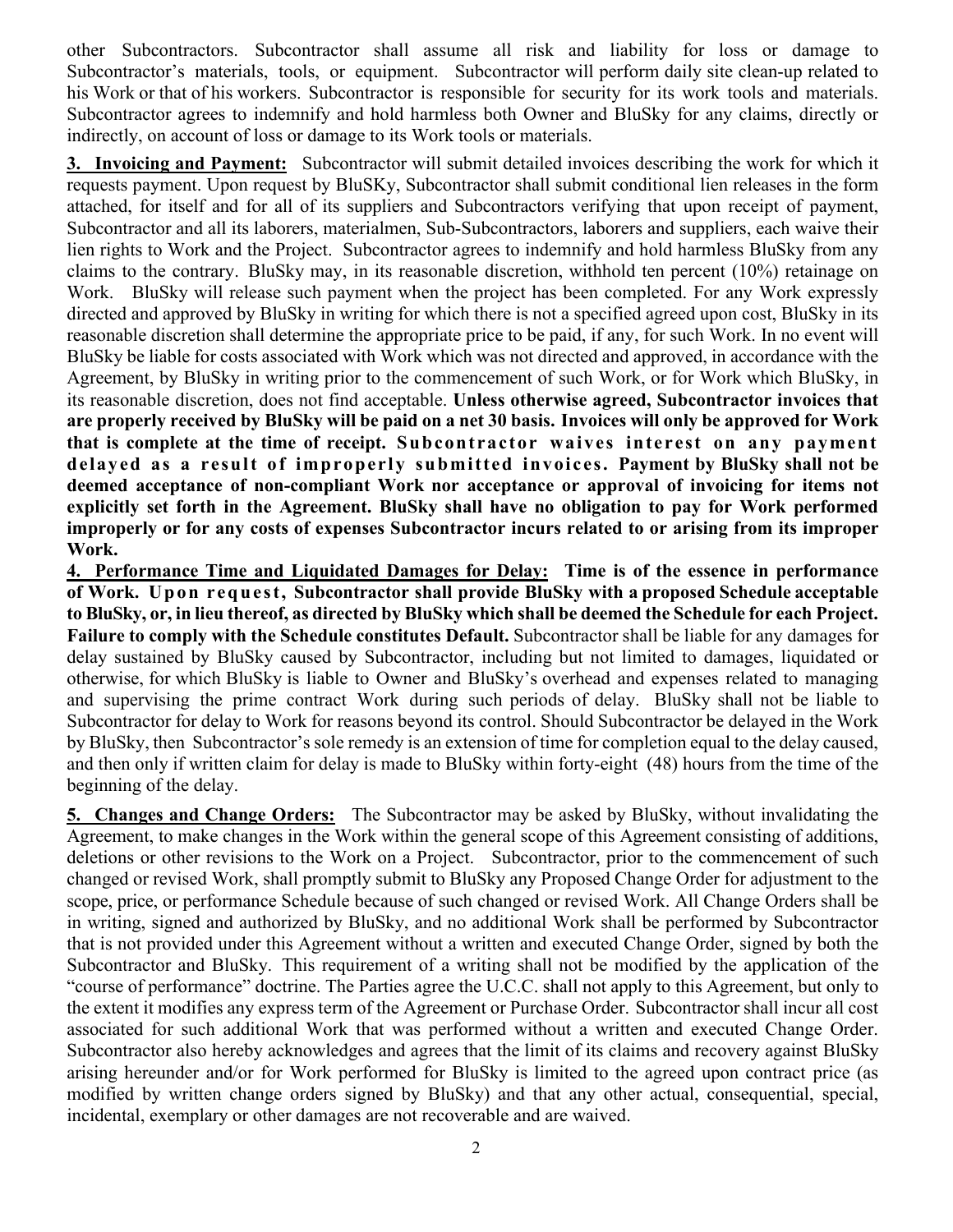**6. Indemnification:** To the fullest extent permitted by law, the Subcontractor agrees to indemnify, defend, and hold harmless BluSky and the Owner and all their agents and employees from and against all claims, damages, losses and expenses, including but not limited to attorney's fees and expert witness fees and costs, arising out of, relating to, or resulting from the performance, or failure in performance, of Subcontractor's obligations and Work under this Agreement. This shall include but is not limited to, bodily injury, sickness, disease, or death, or to injury to or destruction of tangible property including the loss of use resulting therefrom; claims under workers compensation acts, California Labor Code section 218.7, or any other employee benefit acts with respect to Subcontractor's employees; violation of any federal, state or local law, regulation or code; mechanic's lien or stop notice claims; allegations or claims of joint or co-employment; or any other type of claims, damages, injury or loss arising out of or related to the activities of or the Work performed (including any addenda to this Agreement, "extras" or claimed written or verbal change orders to this Agreement). Such obligations shall not be construed to negate, abridge, or otherwise reduce any other right or obligation of indemnity, which would otherwise exist as to any party or person, described in this provision. In any and all claims against BluSky or any of its agents or employees by an employee of the Subcontractor, anyone directly or indirectly employed by it or any for whose acts it may be liable, the indemnification obligation under this paragraph shall not be limited in any way by any limitation on the amount or type of damages, compensation or benefits payable by or for the Subcontractor under Worker's Compensation Acts, Disability Benefits Acts, or other Employee Benefit Acts.

**7. Insurance**: Prior to starting Work, the Subcontractor shall procure and maintain in force, Worker's Compensation Insurance, Employers Liability Insurance, Comprehensive General Liability Insurance with contractual coverage, and Automobile Liability Insurance. Subcontractor will not be paid for Work completed until such proof of such insurance, including Certificates of Insurance, Waivers of Subrogation, and Additional Insured Endorsements is furnished to BluSky. Review of the Certificates of Insurance by BluSky shall not relieve or decrease the liability of the Subcontractor hereunder. BluSky shall be named as Additional Insured and Certificate Holder on Certificate. Subcontractor's insurance coverage shall provide additional insured coverage on a primary and non-contributory basis. **Subcontractor also waives its right to subrogation against BluSky and Owner and Subcontractor agrees to indemnify, defend, and hold BluSky harmless from all allegations, claims, damages, or losses arising out of or related to the Work or conduct of Subcontractor or any person or entity acting on the behalf or direction of Subcontractor.**  All insurance required herein shall be maintained without interruption from and after the date hereof. Liability policies on "claims made basis" will not be acceptable except as may apply to specific areas of coverage acceptable to BluSky such as pollution and professional liability. Unless otherwise provided in this Agreement, the Subcontractor's Comprehensive General and Automobile Liability Insurance, as required shall be written for not less than the limits of liability as follows:

- a) Contractor's Comprehensive General Liability, General Aggregate: Not less than \$1,000,000.00 naming BluSky as additional insured for ongoing operations and completed operations and shall include a waiver of subrogation as to BluSky and Owner.
- b) Workmen's Compensation Insurance, not less than \$500,000 for each occurrence, for all employees of Subcontractor and policy must provide waiver of subrogation as to BluSky and Owner.
- c) Auto Liability Insurance, Not less than \$500,000.00 per occurrence naming BluSky as additional insured for ongoing operations and completed operations and shall include a waiver of subrogation as to BluSky and Owner.
- d) Required Insurance shall be non-cancellable without ten (10) days written notice to BluSky.

**8. Warranty:** The Subcontractor represents and warrants that it shall perform all Work in a workmanlike manner free from all faults and defects. Subcontractor shall perform the Work in full compliance with manufacturer's installation instructions, all government ordinances, codes, rules, and/or statutes. Subcontractor shall exercise due care and skill in performing the Work consistent with the highest standards in the applicable trade. Subcontractor further agrees to reimburse Owner and/or BluSky for all costs and damages incurred as a result of Subcontractor's breach of any such warranty.

## **9. Safety:**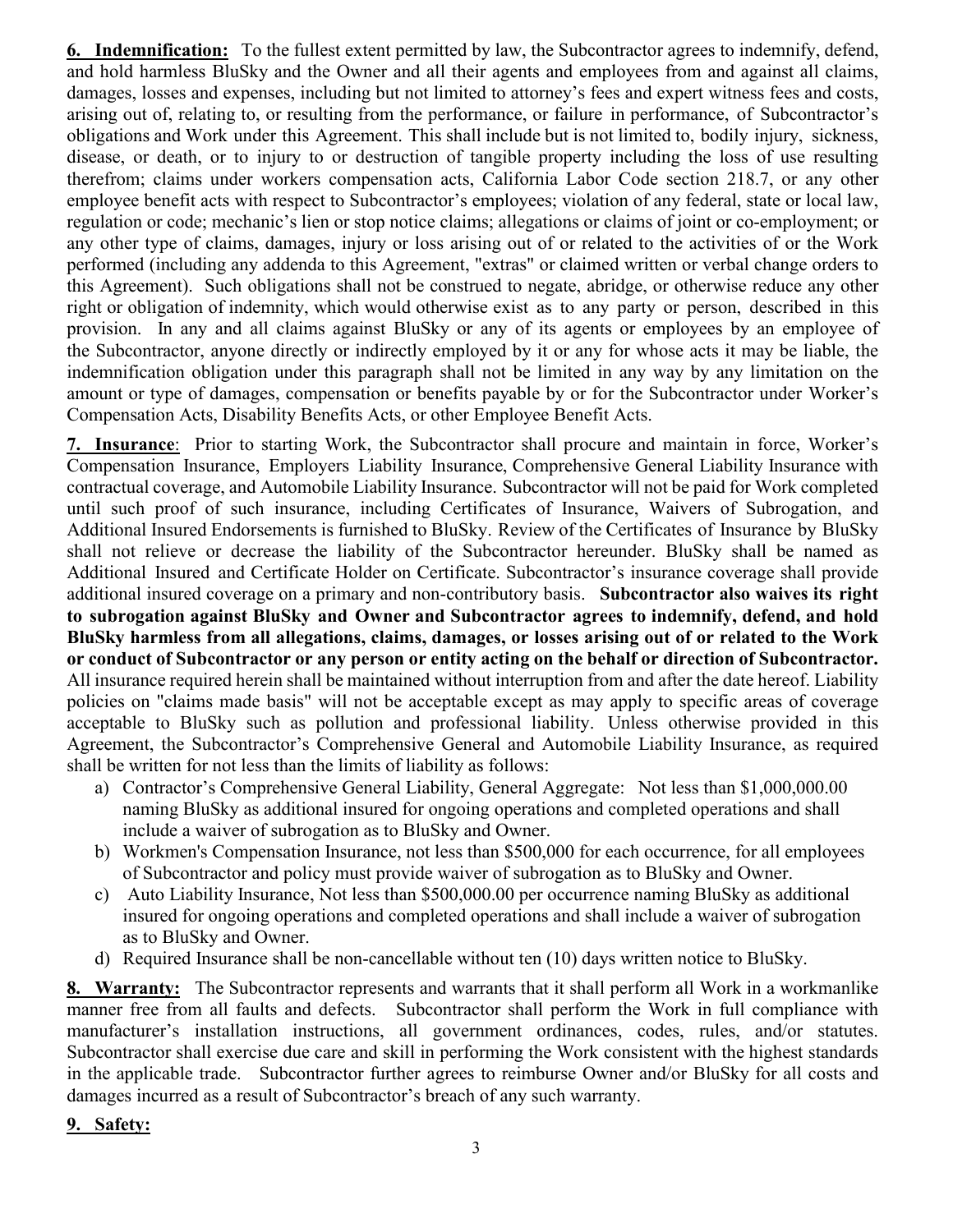(a) Subcontractor under this Subcontract shall comply, and shall cause all Sub-Subcontractors to comply with all requirements of Occupational Safety and Health Act (OSHA) of 1970 and all other applicable federal, state, and local health, safety and environmental laws, rules, order and regulations.

(b) Subcontractor under this Subcontract will disclose all information related to past safety performance and will submit Subcontractor's own safety program for review.

(c) Subcontractor agrees to provide a competent full time onsite supervisor during all site activates and advise his/her name to BluSky without undue delay, including any changes of this person. BluSky shall be entitled to require the Subcontractor to provide evidence supporting the competence of the designated supervisor.

(d) Subcontractor under this Subcontract agrees to conduct all operations safely, in order to prevent injuries to persons and damage to property. Subcontractor will endeavor to take all practical steps to maintain safe, healthful job conditions. Adequate protective and corrective equipment must be used to minimize existing accident and health hazards.

(e) The Subcontractor must maintain high standards of housekeeping; keep its work site, vehicles and accommodation clean, tidy and free of unnecessary obstructions. All walkways must be kept clear of materials and free from any substance likely to cause harm to anyone.

(f) Where the Work presents any risk of fire or causes the exposure of flammable materials on the roof, or work area, the Subcontractor shall provide suitable fire extinguishers and its employees or agents and subcontractors, were appropriate, must be trained in their use. Equipment operators shall be licensed or certified to operate such.

(g) The Subcontractor agrees that the prevention of accidents to workers engaged in the Work under this Subcontract is the responsibility of the Subcontractor. The Subcontractor agrees to comply with all laws, regulations and codes concerning safety as shall be applicable to the Work and to the safety standards established by BluSky during the progress of the Work.

**10. Knowledge and Consent Regarding Communicable Diseases:** Subcontractor warrants and represents that it is familiar with all applicable laws, ordinances, codes, rules, standards and regulations pertaining to the spread of communicable diseases, including without limitation pandemics, viruses, and COVID-19, and that it, its employees, and all others acting under its direction or control, shall at all times comply with and abide by the same. Subcontractor shall exercise full responsibility for compliance with all such applicable laws, ordinances, codes, rules, standards and regulations by Subcontractor, its agents, employees, suppliers and Sub contractors and Subcontractor shall indemnify and hold BluSky and Owner harmless from any claims arising from a failure to so comply.

**11. Alcohol and Drug Testing:** Drugs and alcohol use or being under the influence thereof, on site is not permitted. Anyone identified as using such or under the influence will be immediately removed from the site. All of Subcontractor's employees operating commercial motor vehicles and subject to the commercial driver's license requirements must comply with the federal motor carrier safety regulations alcohol and drug-testing program.

**12. Personal Protective Equipment:** In addition to what is required to prevent the spread of communicable diseases, Subcontractor must furnish its employees with all reasonably necessary or required personal protective equipment for the type of work being performed.

**13. Safety Meetings:** Subcontractor is expected to conduct a "Tool Box" or "Tailgate" type safety meeting at least once a week with all employees onsite. These meetings will be attended by Subcontractor's supervisor and documented and submitted to BluSky.

## **14. Quality of Work and Additional Obligations of Subcontractor:**

(a) Subcontractor shall supervise and direct the Work and shall cooperate with BluSky in scheduling and performing the Work to avoid conflict, delay in or interference with the Work of BluSky, other Subcontractors or Owner's own forces.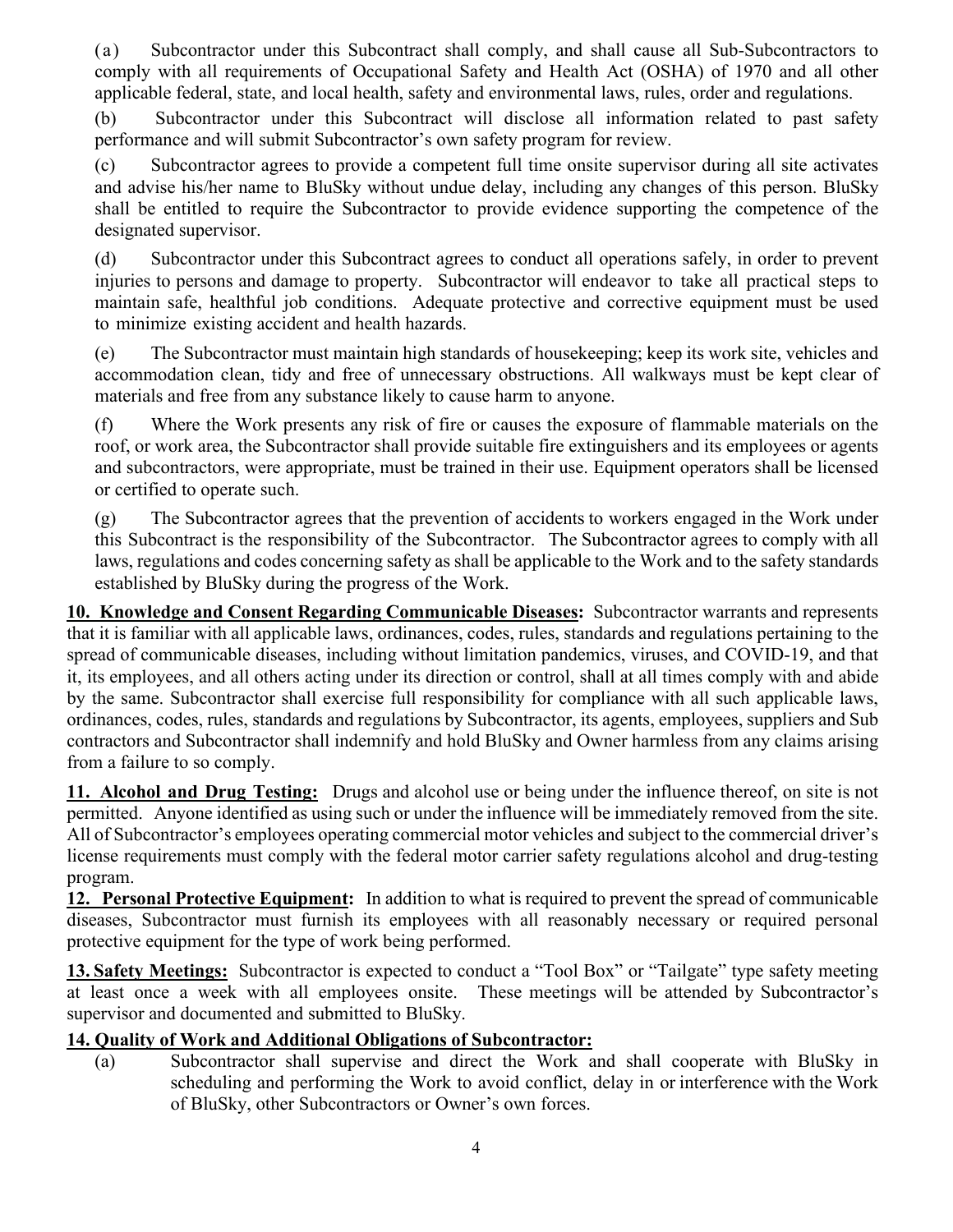- (b) Subcontractor shall promptly submit Samples, Submittals, Shop Drawings, and Product Data when required by BluSky or the Owner with reasonable promptness and in required sequence outlined by BluSky or Owner, as to cause no delay in the Work.
- (c) Upon request, Subcontractor shall submit a Schedule of Values allocated to various parts of the Work, aggregating the Subcontract Amount. The Schedule of Values must be approved by BluSky prior to Subcontractor making any applications for payment. The Subcontractor's shall submit applications for payment based on the Schedule of Values.
- (d) Upon request, Periodic progress reports on the Work of this Subcontractor shall be provided to BluSky regarding information on the status of materials, equipment which may be used in the course of performance of the Work, Subcontractor's workforce on the job, and other information that may be requested by BluSky regarding the Work.
- (e) Subcontractor agrees that BluSky or the Owner shall each have the authority to reject nonconforming Work.
- (f) All Work shall comply with all manufacturer and supplier requirements concerning installation and product warranty standards, local codes and be in conformance with the highest standards of the applicable trade.
- (g) If Subcontractor finds a discrepancy in the Scope of Work, Drawings, Specifications and other contract documents, Subcontractor shall request a written clarification from BluSky. If Subcontractor does not notify BluSky in writing and continues with Work, Subcontractor shall be responsible for all costs and damages associated with such Work and correction thereof.
- (h) Subcontractor shall comply with all safety regulations of the Federal, State and municipal authorities, and particularly, agrees to comply with all requirements to the Occupational Safety and Health Act of 1970, and all regulations promulgated by the U.S. Department of Labor under the terms thereof.
- (i) Subcontractor shall be responsible for the inspection of portions of the Work already performed to determine that such portions are in proper condition to receive subsequent Work. Commencement of Work constitutes acceptance of same.
- (j) Subcontractor agrees to provide BluSky any reasonably requested documentation related to or arising from its Work.

**15. Dispute Resolution:** All disputes between BluSky and Subcontractor shall be resolved through the Colorado Courts. Colorado law shall apply exclusively and Venue for all proceedings shall be Arapahoe County, Colorado. The parties acknowledge, consent, and submit to the personal jurisdiction of the Colorado courts. In the event legal proceedings are commenced, Subcontractor agrees to pay BluSky its costs and reasonable attorneys' fees in addition to other damages.

**16. Subcontractor Exclusivity:** Absent BluSky's written approval, Subcontractor shall not perform, assign or delegate its duties under this Contract to another, nor shall it, directly or indirectly, contract with Owner, or accept payment from Owner for the Work of this Subcontract. Without BluSky's prior written consent, Subcontractor shall not solicit Owner to enter into a contract, nor accept from Owner an offer, to perform, directly or indirectly, any Work for the Owner, for ninety days after the completion of the Work under this Agreement. In the event of violation, Subcontractor agrees to pay to BluSky all monies Subcontractor receives in violation of this provision.

## **17. Subcontractor Default:**

(a) In the event that Subcontractor fails to cure any delay or defect in performance of work per BluSky's direction then BluSky may in its sole discretion and election, at any time, terminate or supplement Subcontractor's further performance and backcharge Subcontractor for costs to remedy the delay or defect as well as for any additional costs BluSky incurs, above the Contract Price, to complete Subcontractor's Scope of Work and including any other consequential or liquidated